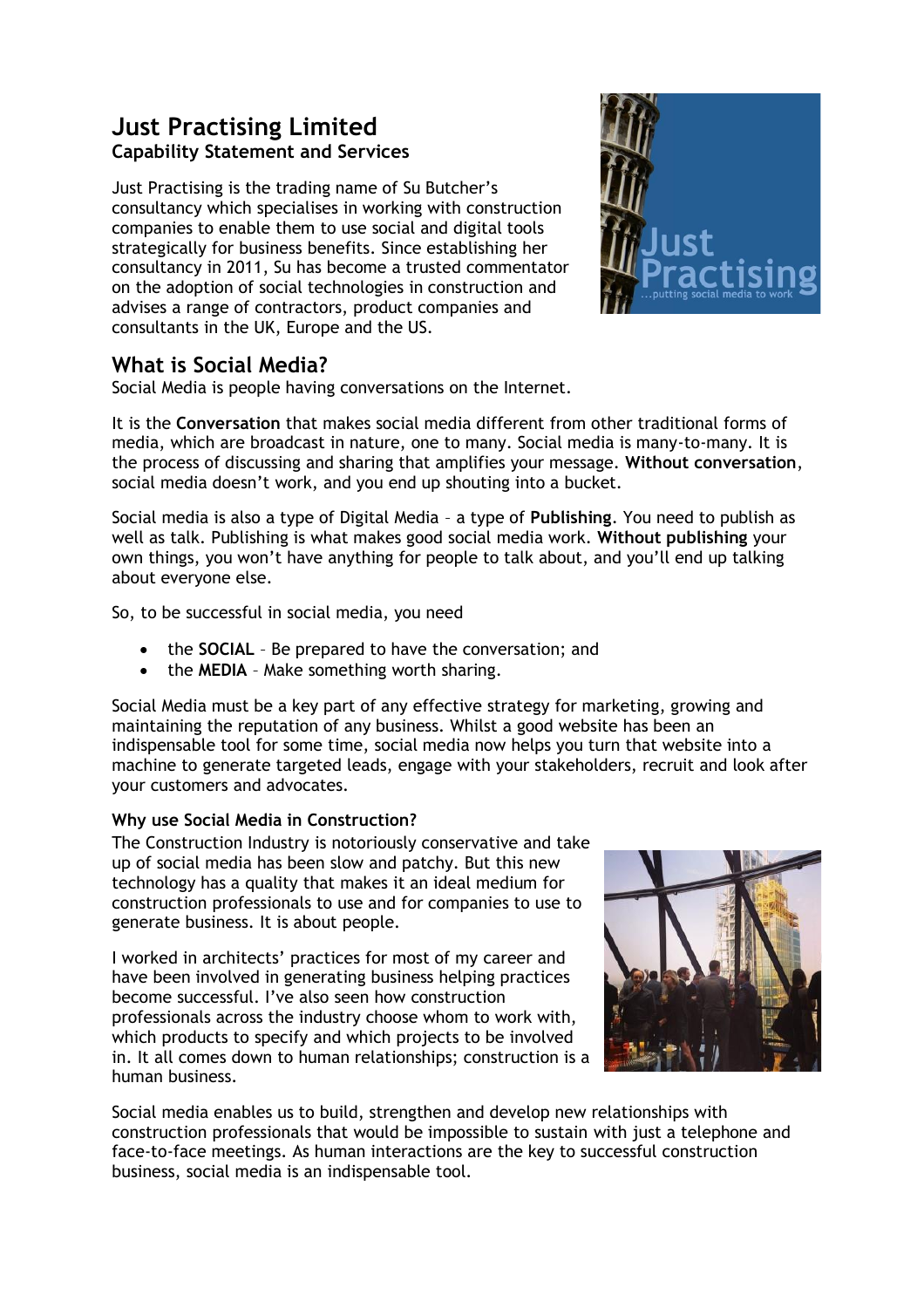# **Why Just Practising?**



### **A new approach to Social and Digital Media**

Just Practising is a different kind of Digital Media Consultancy. We don't take social media 'off your hands' like many agencies do. We see social and digital media as an integrated part of your wider business strategy, so don't be surprised if we ask to talk about your business objectives, for example.

### **Working within your existing systems**

At Just Practising we come into your organisation, learn how it works and propose strategies to add or enhance social and digital media in ways that work with your existing systems to help them work better and improve communication, internally and externally. We work with in-house marketing, sales and technical teams, and with your outsourced agencies. We can even help you set up virtual teams.

### **Working with your people**

Just Practising focuses on the client-facing people in your organisation and helps them understand and use social media as a tool to support their personal business objectives. This enables them to accept it as a useful tool to help them do their job, rather than something imposed from outside.

### **What you need how you need it**

Integrating social media into a business strategy is a marathon, not a sprint. Large and small organisations need to make changes gradually and build up an online footprint of their expertise. We work with our clients to determine the right pace, and the right series of interventions to get the results you need.

### **Delivering Results**

Results are the objective of all our activities. We work with you to identify measurable goals and deliver outcomes. We actively use 'on-social' and 'on-website' measurement, tied into quarterly reviews of strategy and implementation.

### **Innovation and Added Value**

We've always looked for innovative ways to use social tools, be it the promotion of events or learning about specifiers. Tools are developing continually, and we aim to keep abreast of the changes whilst keeping a focus on results.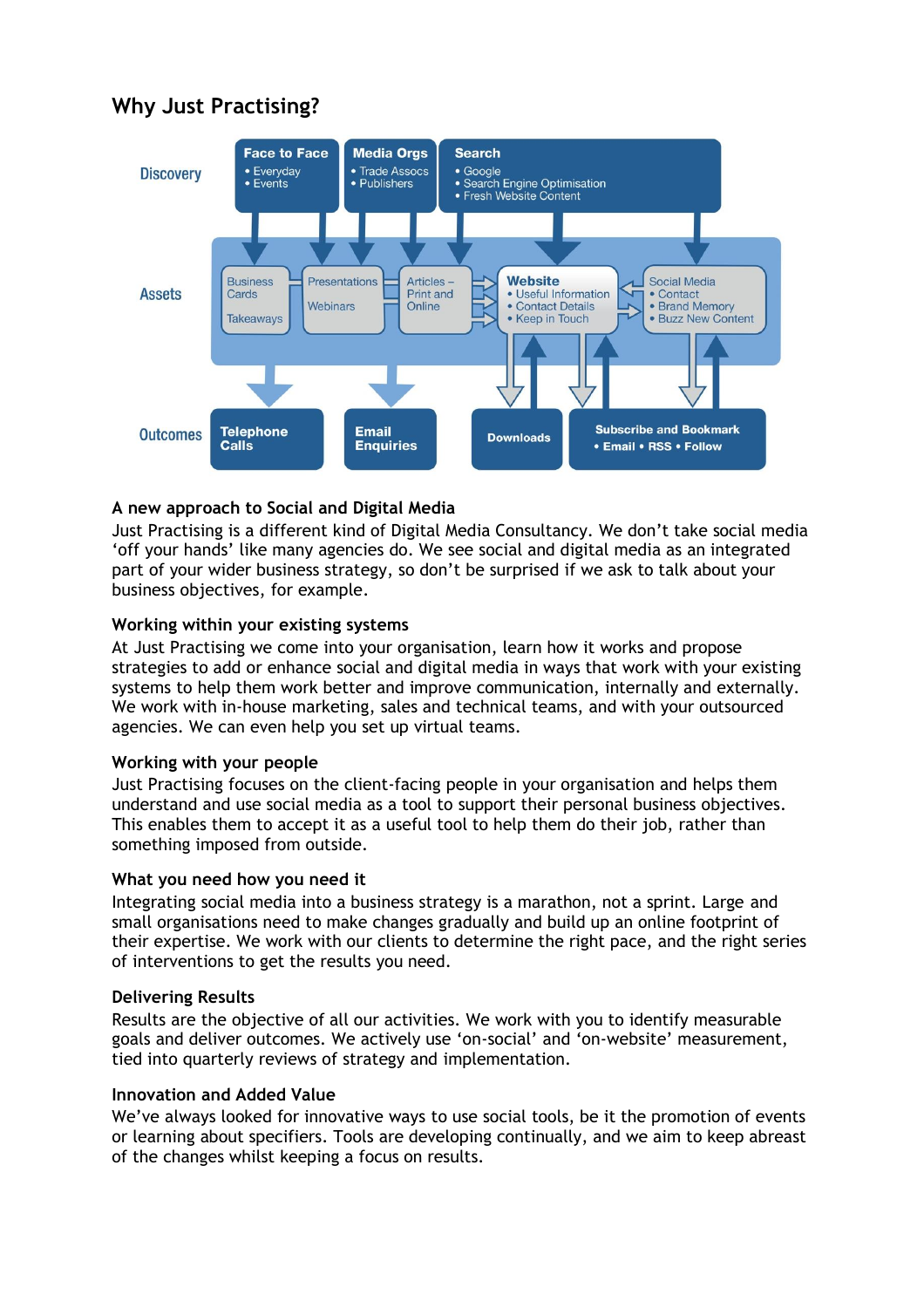Su has a large network of construction contacts and a huge reach online resulting from over ten years of building trust relationships, particularly on LinkedIn and Twitter. This network is available to her clients as an additional resource. It has been successfully used to reach new audiences, increase engagement and deliver measurable outcomes.

### **Su's Twitter Accounts**

Su Butcher's main accounts have a combined following of over 145,000 users:

| Account          | <b>Followers</b> | Moz Social Authority | Engagement Rate |
|------------------|------------------|----------------------|-----------------|
| @SuButcher       | 23,500           | 49                   | 84%             |
| @UKconstruction  | 66,800           | 38                   | 58%             |
| @ArchitectLeague | 66,700           | 35                   | 47%             |
| @UK_Housing      | 3,500            | 42                   | 23%             |

*"Su Butcher is one of those rare individuals who carry their learning, expertise and experience lightly and, who generously shares them all.The generosity makes her a great networker and she uses social media to extend her network and influence in canny and thoughtful ways.*

*The 140 characters in Twitter never seem to limit her ability to communicate and her wellregarded live blogging skills helped spread the word about the Government Construction Summit and many other events.*

*Su is at the crest of the social-media-wave as the leading social strategist in construction. The construction industry is lucky to have her and I cannot recommend her highly enough."*

*Bridget Bouch – Jablite and Styropack*

Testimonials:<https://www.justpractising.com/testimonials-su-butcher-just-practising/>

# **Example Clients**

### **Product Companies and Distributors**

Armstrong Ceiling Solutions Ltd Aurora Group Flowcrete Gunnebo Entrance Control Hargreaves Foundry Jablite HS Jackson & Son (Fencing) Ltd Jaga Heating Products (UK) Ltd Kalzip UK Ltd Marley Eternit Optima Products Ltd Promat UK Ltd Saint Gobain Ecophon SIG Design & Technology SIG Roofing Tata Steel Tobermore Concrete Products Ltd

### **Consultancies**

Ash Sakula Architects Baker Stuart Barefoot & Gilles Ltd Competitive Advantage Daniel Connal Partnership Gill Associates GSS Architecture Hill International Hush Acoustics Haydens Arboricultural Consultants Playle & Partners PRP Architects tp bennett

# **Software, Tech and Media**

BRE The Building Centre COINS Global The Concrete Centre ESI.info Honest Buildings ihandover Landmark Information Group RIBA Enterprises/The NBS **IIRM** Workplace Trends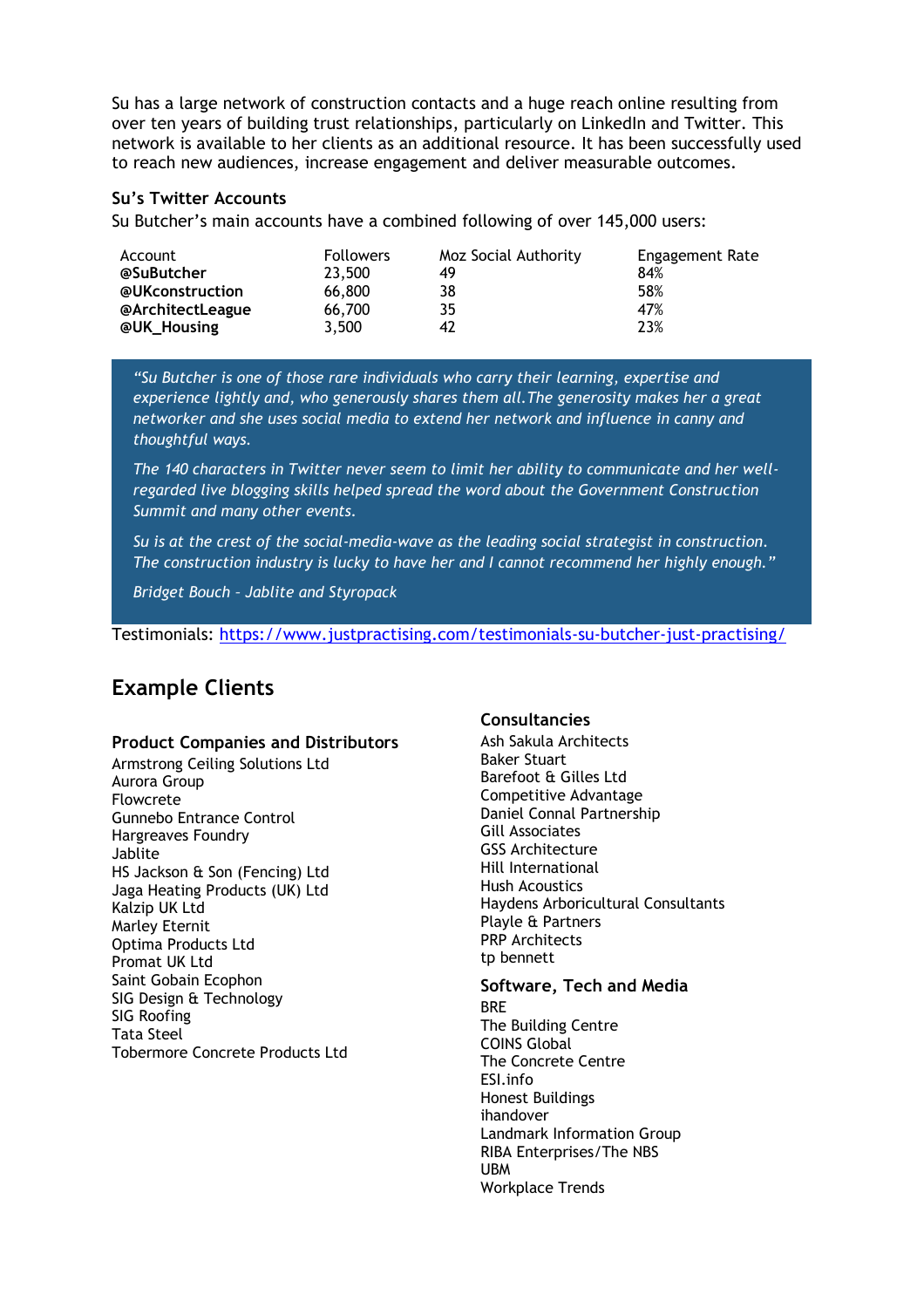### **Trade and Professional Associations**

Chartered Institute of Building (CIOB) Chartered Institute of Building Services Engineers (CIBSE) COMIT Council for Aluminium in Building Finishes and Interiors Sector (FIS) Forum for the Built Environment Guild of Architectural Ironmongers (GAI) Institute of Environmental Sciences (IES) Institution of Engineering and Technology (IET)

Locality Mineral Products Association RIBA, RIAI and RSAW RICS Sustainable Homes UK BIM Alliance UK Green Building Council (UKGBC)

### **Clients**

British Land National Housing Federation

## **List of Services**

### **Strategic Consultancy**

- Su is available on a **consultancy** basis to review your existing marketing, digital and/or social media strategies, advise on your plans and make recommendations, at any point in your deliberations.
- Su provides a professional, external **sounding board** with expertise in social media for construction and specifiers in particular.
- Invite us to **talk to your board** about the value of social and digital media in construction from the point of marketing, sales, HR or crisis management.

### **Audit and Review**

- **Website Audits** including structure, performance, SEO, Analytics and UI. We work with experienced specialists to provide an overall picture of what your website is doing, complete with recommendations and presented in a written report, presentation or both to your board or team.
- **Social Media Audits** reviewing your corporate accounts and your competitors', and audits (with consent) of employee social media activity.
- Employing an outside agency for your digital marketing? Not sure what you should expect? Ask us to **review your agency's performance** and make recommendations.

### **Strategic Planning**

- Got a business plan but **no marketing plan**? Ask us to help you put one together that makes the most of your offer.
- Preparing a next years' **marketing, digital marketing or social media strategy**? We can assist you with evaluating the current status of your work, planning for future growth and integrating activities into your wider plans. Write your own strategy document with our advice, or commission us to prepare one for you.
- Not sure what you should be publishing? We can develop a **content strategy** which aligns with the objectives of your marketing plan and makes the most productive use of all your assets.
- Supporting your strategy development The most effective way to deliver a good strategy is to bring the key people into a room and flesh out your existing strategies, identifying where the best opportunities are. At the beginning of the process it is wise to identify 'low hanging fruit': pilot projects that can bring a return on investment within a few months.

### **Policy**

- Advice on **social media policy principles**.
- **Review** of existing social media policies
- Our '12-word social media policy' CPD session for your staff.

### **Training**

- **Day workshops** for your team or members in Strategy Development, Content Marketing, Blogging, Linkedin and Twitter, tailored to your requirements.
- 1-2-1 and small group **mentoring**, online or in person.